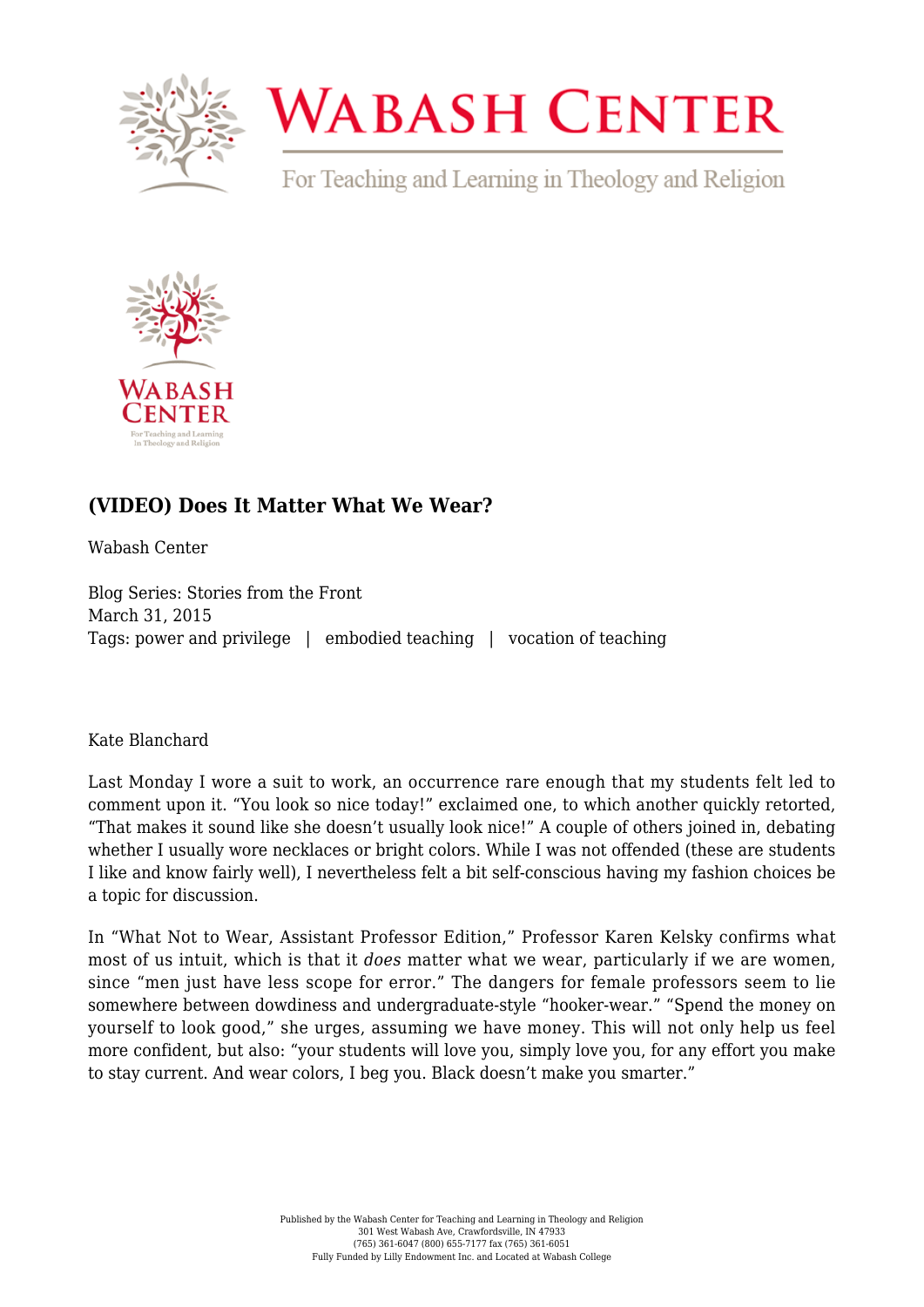As annoying as this advice sounds (hooker-wear? really?), she may be stating a hard truth about the crone/temptress paradigm against which students sometimes judge their teachers. In preparation for this post, I asked a Facebook group of female professors whether they thought much about how they dressed. In short: YES. Among the dozens of responses there were a few common themes:

- First impressions matter; e.g., "I feel this [anxiety] most on the first day of the semester" (first week of class, first years of teaching, etc.)
- Women perform gender differently, either going for conservative suits and blazers because academe is "still very masculinized," or wearing skirts because "it's super important not to give up my more feminine self-presentation."
- Fear of immodesty is almost universal: "No low-cut tops or above-the-knee skirts… if I bend over to pick up a dropped dry-erase marker, I don't want to be giving the students a show!"
- Weather dictates options: "Because it's so hot here I have a closet full of dresses;" but in cold country, "the need to wear outfits compatible with snow boots and parkas probably helps" keep things informal.
- Fertility comes with its own set of issues: "lower salaries for women, as well as trying to make a work wardrobe while being pregnant and recovering from pregnancy were major hurdles to a decent professional wardrobe." For nursing moms, "button-up blouses are a good choice, especially in material and colors that do not show baby fluids as easily."
- The need for a sense of authority comes into play "I am short and look young, so I find it important to look more formal" – but this, too, varies widely: "Finding authority in my own 'skin' is important. If I try to speak in a voice of authority [or dress in a way] that feels weird to me, it will come across as insecure, grasping, or defensive."
- One woman who shares my own heart wrote, "my issue is reminding myself not to get too comfortable – otherwise I would wear jeans and a sweater every day." (Perhaps in response to the overly-comfortable among us, Duquesne University recently held a [workshop](https://www.duq.edu/about/centers-and-institutes/center-for-teaching-excellence/events) for graduate students called, "She Needs a Haircut and a New Pair of Shoes: Handling Those Pesky Course Evaluations.")

This whole thread was smartly summed up by a friend who observed that, "female professors, whatever they're wearing, have given it a lot of thought. They're trying to do an amazing amount of professional work with every heel, hemline, and hairdo." Especially when we are new to teaching or when our students are new to us, we cannot help but be conscious about what our appearance is communicating to those around us. This must be true for some male professors as well, and gender questions are of course complicated at intersections with race, ethnicity, or nationality.

What is our responsibility with regard to how others perceive us? In the end, will we be judged on our clothing or on the quality of our teaching? And in the realm of embodied education, can these ever truly be separated?